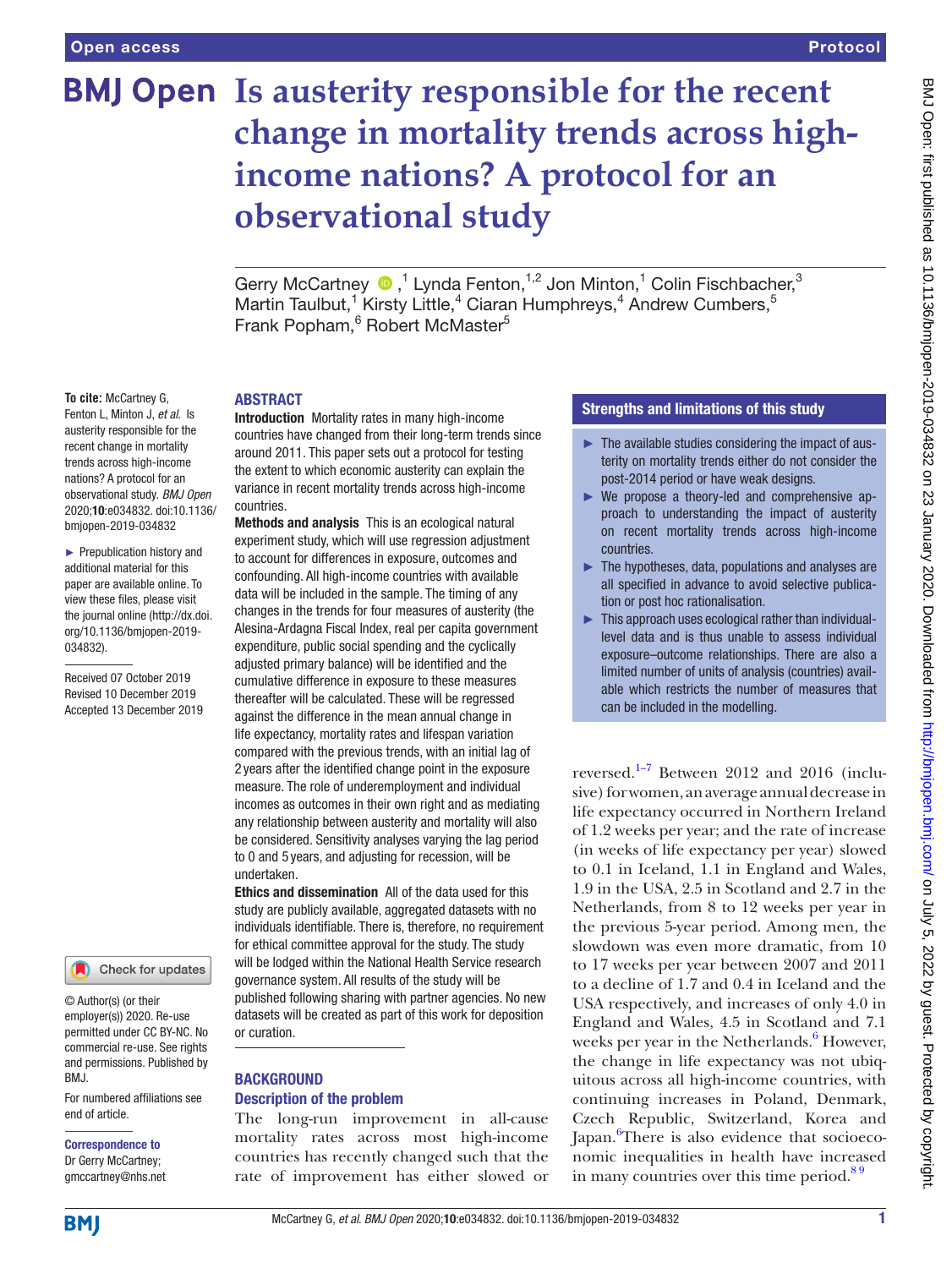In the UK, the recent slowdown in life expectancy improvement was accompanied by changes in mortality rates across almost all age groups and causes of death.<sup>34</sup> The greatest contributions to the change in trend were the very substantial slowdown in the rate of improvement in cardiovascular mortality rates for those aged 55–85 years, a marked increase in drug-related deaths for those aged 35–54 years, and an increased mortality rate from dementias for those aged over  $90+$  years.<sup>34</sup> In the USA, the trends are driven by increased mortality rates among white non-Hispanics aged 25–64 years from 'deaths of despair' (drug-related deaths, alcohol-related deaths and suicides). $10$ 

The substantial slowdown, or even reversal, in the rate of improvement in life expectancies across affected high-income countries is the most urgent and important public health problem of our time.<sup>69</sup> This paper sets out the protocol for the investigation of the role of austerity policies (ie, the pursuit of short-run government budget balance $1$ <sup>1</sup> in explaining the changed trend in mortality rates among high-income countries after 2008).

#### Hypothesis

There have been many hypotheses proposed to explain the recent changes in the mortality rate trends.<sup>12</sup> The artefact and migration hypotheses have subsequently been shown to be very unlikely explanations.<sup>[7](#page-8-7)</sup> The suggestions that this may be due to a natural limit to lifespan being reached is implausible given that: mortality rates have changed across age groups and not just for the oldest; the trends are worst among the poorest groups who already have lower life expectancy; and the countries with the highest life expectancy such as Japan have

not experienced a changed trend. More plausible explanations include: cohort effects in the population from historical exposures $13-15$ ; influenza, of which there were particularly severe outbreaks in 2015 and 2018; obesity, which has increased across many high-income countries over the last 25 years and is understood to be associated with higher mortality rates<sup>16</sup>; increased social isolation<sup>[17](#page-8-10)</sup> and mental health problems, $2^{12}$ <sup>18</sup> both of which may be mechanisms linking recession and austerity to mortality. A fuller discussion of the literature on these hypotheses is provided in [online supplementary file 1.](https://dx.doi.org/10.1136/bmjopen-2019-034832)

#### Recession and austerity

The financial crash of 2007–2008, the resulting 'great recession', and the implementation of a variety of economic policy responses (including implementation of a fiscal stimulus in many countries up until around 2010, and subsequently 'austerity'[19](#page-8-12) preceded the current change in mortality rate trends and have been suggested as the direct or indirect causes of the recent trends.<sup>1820-22</sup>

Austerity is an ambiguous term, which has only been applied in economic and policy discourse since the 1950s.<sup>23</sup> Austerity is associated with fiscal consolidation or retrenchment, that is, cuts in expenditure and/or increases in taxation. That said, some economists, such as Wren-Lewis, $19$  argue that austerity is a particular form of fiscal consolidation which leads to a 'noticeably larger output gap' that implies increases in involuntary unemployment and counteracts automatic stabilisers. Thus, for Wren-Lewis, fiscal consolidation needs not imply austerity, it becomes a question of degree and indeed timing. For example, fiscal consolidation during a period of sustained economic growth represents sound Keynesian demand



<span id="page-1-0"></span>Figure 1 Some potential ways in which the different hypotheses may be related.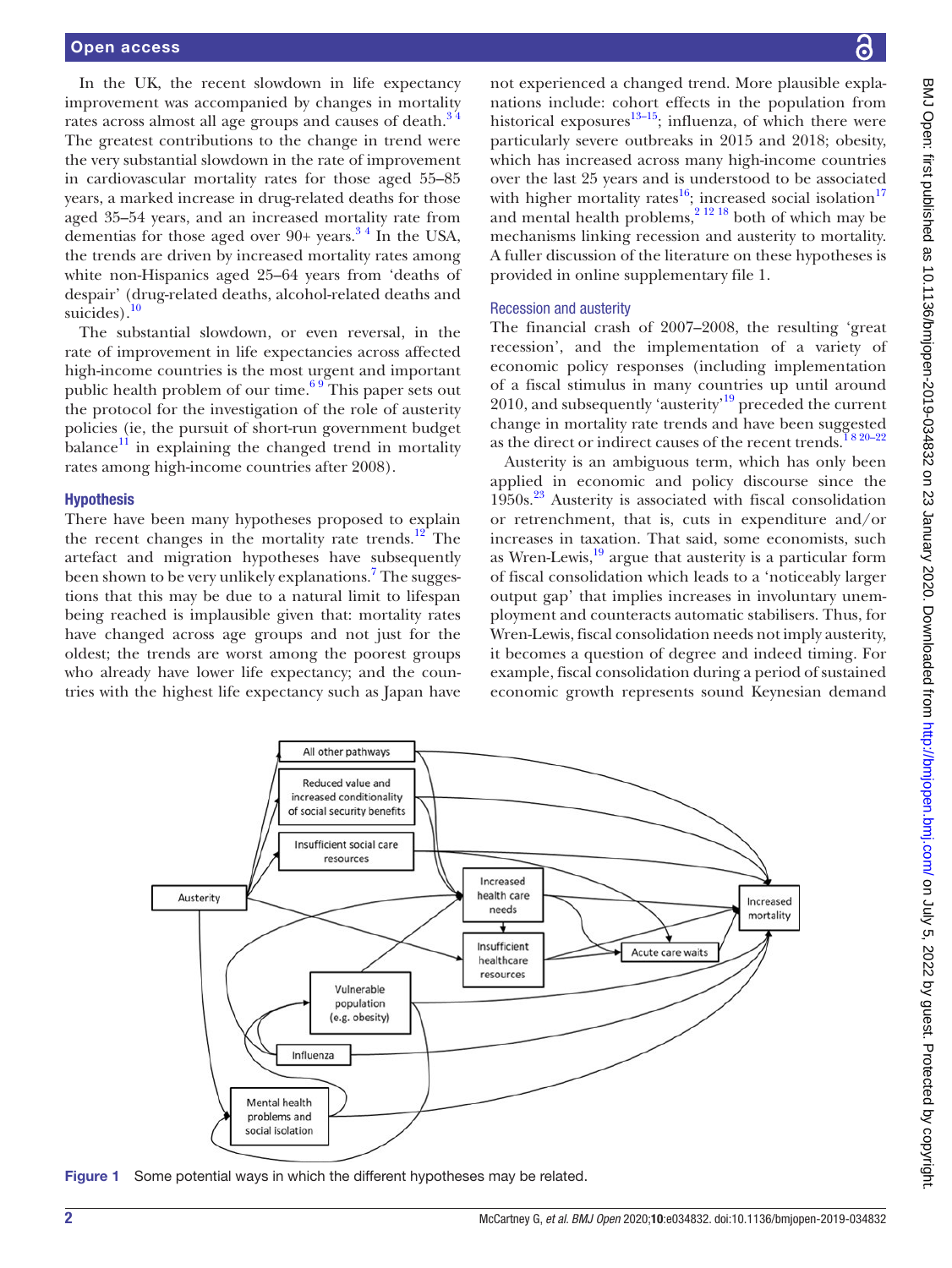<span id="page-2-0"></span>

| Table 1                        |                                                                                                                                            | Empirical literature relating overall austerity measures and health outcomes                                                                                                                                                                       |                                                                                                                                                                                                         |
|--------------------------------|--------------------------------------------------------------------------------------------------------------------------------------------|----------------------------------------------------------------------------------------------------------------------------------------------------------------------------------------------------------------------------------------------------|---------------------------------------------------------------------------------------------------------------------------------------------------------------------------------------------------------|
| Reference                      | <b>Exposure</b>                                                                                                                            | <b>Findings</b>                                                                                                                                                                                                                                    | Quality* and interpretation                                                                                                                                                                             |
| Rajmil 2019 <sup>66</sup>      | <b>Cyclically Adjusted</b><br>Primary Balance in<br>terciles, Europe (15<br>countries), 2011-2015                                          | In 2015, compared with countries in<br>the low-austerity group, countries with<br>intermediate austerity had excess<br>mortality of 40.2 per 100000 per year<br>and those with high austerity had excess<br>mortality of 31.2 per 100000 per year. | Study at low risk of bias or confounding<br>showing that greater austerity was<br>associated with slower mortality rate<br>improvement in Europe 2011-2015.                                             |
| Toffolutti 2019 <sup>67</sup>  | Alesina-Ardagna Fiscal<br>Index (also called<br>'Blanchard Fiscal Index')                                                                  | Austerity regimens are associated with<br>an increase in mortality of 0.7% after<br>adjusting for recession. Recession is<br>associated with decreased mortality rates.                                                                            | Study at low risk of bias or confounding<br>showing that greater austerity is<br>associated with worse mortality trends in<br>Europe up to around 2012/2013.                                            |
| van der Wel 2018 <sup>68</sup> | Spending on social<br>security                                                                                                             | Austerity was related to increasing<br>inequalities in self-rated health, with the<br>association growing stronger with time.                                                                                                                      | At risk of bias due to variable response<br>rates in the European Social Survey<br>across countries. Shows that greater<br>austerity was associated with increasing<br>inequality in self-rated health. |
| Franklin 2017 <sup>51</sup>    | Mean change in health<br>and social care spending,<br>Organisation for<br>Economic Co-operation<br>and Development<br>countries, 2008-2013 | Negligible relationship between spending<br>and mortality rates between 2008 and<br>2013.                                                                                                                                                          | Pharmaceutical company funded study<br>with unclear methods showed little<br>relationship between a narrow measure of<br>austerity and mortality up to 2013.                                            |

\*No formal quality assessment tool was used but this involved informal consideration of the risk of bias, confounding and conflicts of interest.

management in that it is countercyclical and not austerity in the sense used by Wren-Lewis. By contrast, fiscal consolidation applied during a downturn or recession is austerity in that it is likely to further deflate demand, although there are those who dissent from this argument (eg, Alesina and Perotti).<sup>24</sup> Thus, for us, austerity refers to the suite of policies associated with discretionary fiscal consolidation that acts procyclically. Austerity may be employed for a number of reasons, including a belief that it reduces government deficits, or is a mechanism for correcting past conditions.<sup>[23](#page-8-13)</sup>

As noted above, some aspects of public spending can increase, even when a government is otherwise committed to an austerity agenda, through the 'automatic stabilisers' within the economy, such as increased spending on unemployment benefits due to an increase in the number of unemployment claimants. Indeed, reducing the spending on such 'automatic stabilisers' can be an objective of austerity policies. In the recent period, most high-income countries pursuing austerity have focused on reducing public spending, rather than increases in taxes. $25$  As a result these UK policies have tended to impact most on lower income groups.<sup>[26](#page-8-16)</sup>

The evidence on the impact of economic recession on health and mortality of populations, rather than individuals, is complex and not necessarily negative overall. $27-29$ There are several mechanisms through which economic downturns may impact health. Decreased household and individual incomes can limit the consumption of a range of goods and services that both support health and which can damage health (eg, alcohol). $30\frac{3}{1}$  Increased unemployment (as well as underemployment and poor quality

work) is well evidenced to be causally related to increased mortality rates in the subsequent 10 years.<sup>32</sup>

The government response to recession is also important for health. $^{29}$  $^{29}$  $^{29}$  In the UK, there have been substantial real-terms reductions in the value of many social security benefits (particularly for those of working age) and new restrictions on the eligibility and conditionality for receiving those benefits.<sup>2</sup> 18 33 There have also been very substantial reductions in local government funding,  $34$ with greater reductions in England than in Scotland or Wales.<sup>[35](#page-8-22)</sup> This impacts on a wide range of services, including education, leisure, housing and some support services for those with particular needs (eg, disabilities or substance misuse issues). A particular impact on health has been proposed through the reduction in the budget available to provide social care services, something that is largely delivered to the elderly either living at home or in residential accommodation. $33/36$  It has been suggested that in the UK this meant that fewer people could be adequately cared for outside the National Health Service (NHS), leading to lower quality care and increased demand on hospital services. Areas with the largest reductions in spending in England had the greatest mortality rate increases.<sup>22</sup> 33 37

Although there are a number of distinct hypotheses that may explain the recent trends, each of which may play a substantial, moderate, minimal or no causal role, it is important to recognise that several may interact as part of the same causal pathway and may exacerbate the impact of each another ([figure](#page-1-0) 1). It is also possible that the impact of any single factor may be dependent on the presence or absence of another[.38](#page-8-25) Thus, if this study was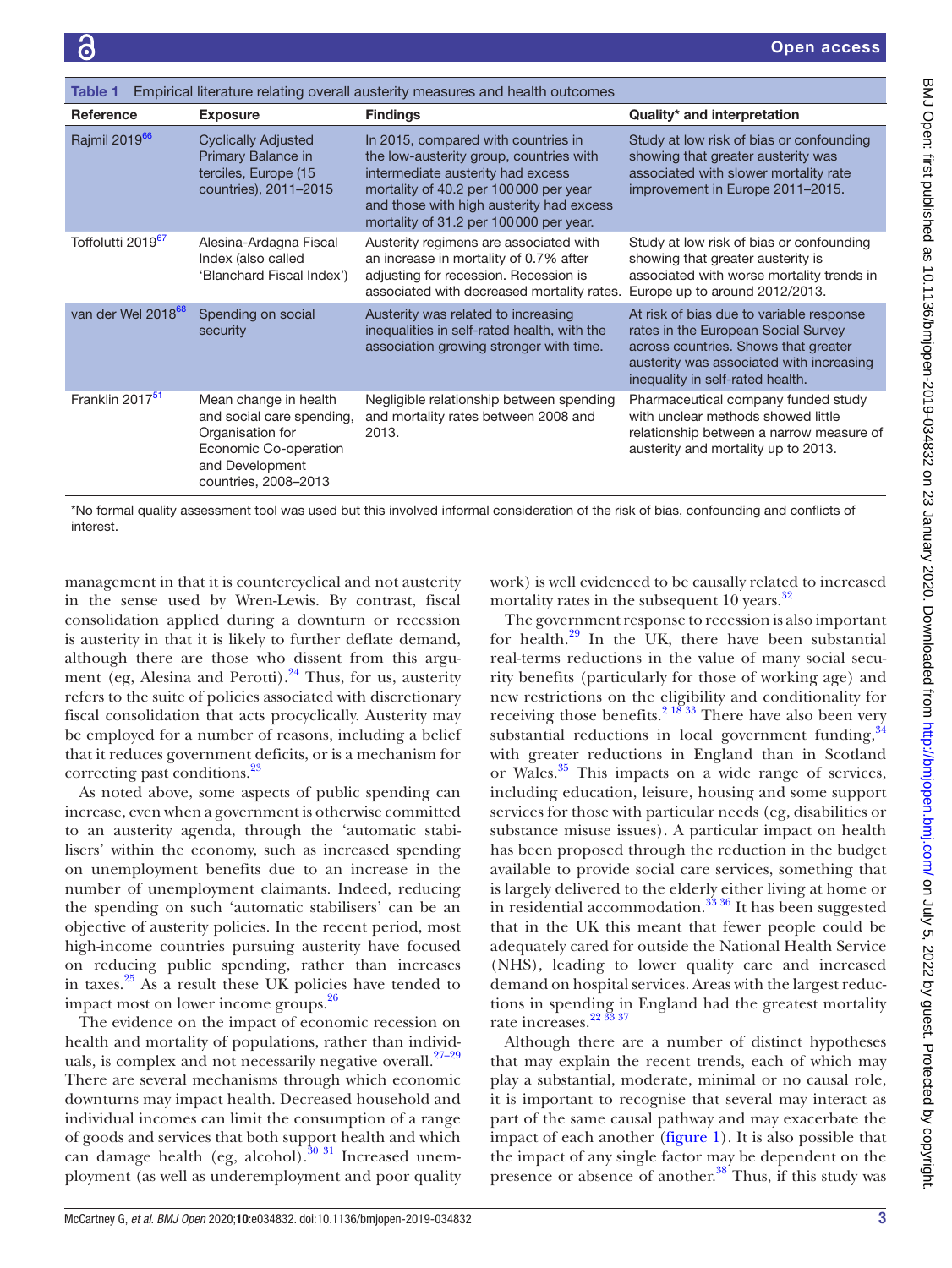



<span id="page-3-0"></span>Figure 2 Theory to be tested linking austerity and mortality outcomes. \*These variables are either exposures or unmeasured variables depending on the analysis.

to find evidence for or against a role for austerity, this does not preclude a role for other factors.

This study will test the hypothesis that the pursuit of austerity policies (measured in different ways) impacted negatively on a range of mortality outcomes, and on household incomes and underemployment relative to populations that experienced a different policy approach.

#### Limitations of existing research

The difference between exploratory research and causal research, and the risks of conflating the two, have been clearly described. $39$  A causal approach needs to avoid the risks that can arise from multiple testing within a large dataset in the absence of a clear hypothesis, selective reporting of outcomes or subpopulations, picking particular analytical approaches or baseline time periods without good justification which biases in favour of particular outcomes, or publication bias towards findings that are more interesting or which confirm pre-existing beliefs. There are also risks when different approaches to the data and analysis yield divergent results. For example, this can occur when the choice of using shorter or longer time periods to compare before and after a change in exposure, or where there are options for which comparison populations to use. There are also risks relating to how data are presented and the extent to which a change in outcomes might be (de)contextualised from its preexisting degree of variability.

There is a lack of clear preanalysis research protocols being published in this area to protect against selective publication or altered analysis approaches after initial work. The risks of this approach are reflected within the current literature examining the causes of the recent slowdown in the improvement of mortality rates. Several studies have suggested that the 'great recession' (ie, the post-2008 economic downturn which occurred across

many high-income countries following the financial crash) has been associated with negative health outcomes such as suicide, mental health problems and mortality.<sup>[40](#page-8-27)</sup> However, many of these studies have been reliant on very unstable and short baseline periods, $41-43$  or have been at risk of analysing only selected outcomes (eg, only for men).<sup>44</sup> The choice of the baseline period is also very important in determining the magnitude of the recent change in trends, not least because of a period of relatively fast improvement during the late 1990s and early  $2000s.<sup>2 45</sup>$  $2000s.<sup>2 45</sup>$  $2000s.<sup>2 45</sup>$ 

Where decisions about which data to use, over what time series, with which comparisons and statistical approaches, can change the results (and implications for policy and practice), it is important to be clear on the rationale for those decisions to ensure that they adopt the most robust means of addressing the research question and are at the lowest risk of error, bias and confounding. Frequently, a lack of good data measuring relevant exposures and outcomes for the populations of interest necessitate pragmatic decisions on the methods adopted, but the extent to which pragmatism has driven research decision making is not often clear.

To avoid these problems in this area of research, and particularly because of the politicised nature of the implications of findings in this area, we feel that it is important to publish a protocol for this programme of work prior to the analysis commencing. This is in line with recent recommendations for the conduct of observational research.<sup>46</sup>

#### Summary of what is known about the causes of the problem

Several reviews have been published on the impact of austerity and recessions on mortality.[2 27 29 40 47–55](#page-8-11) In general, recessions are found to have negative health impacts for some specific outcomes, but not for overall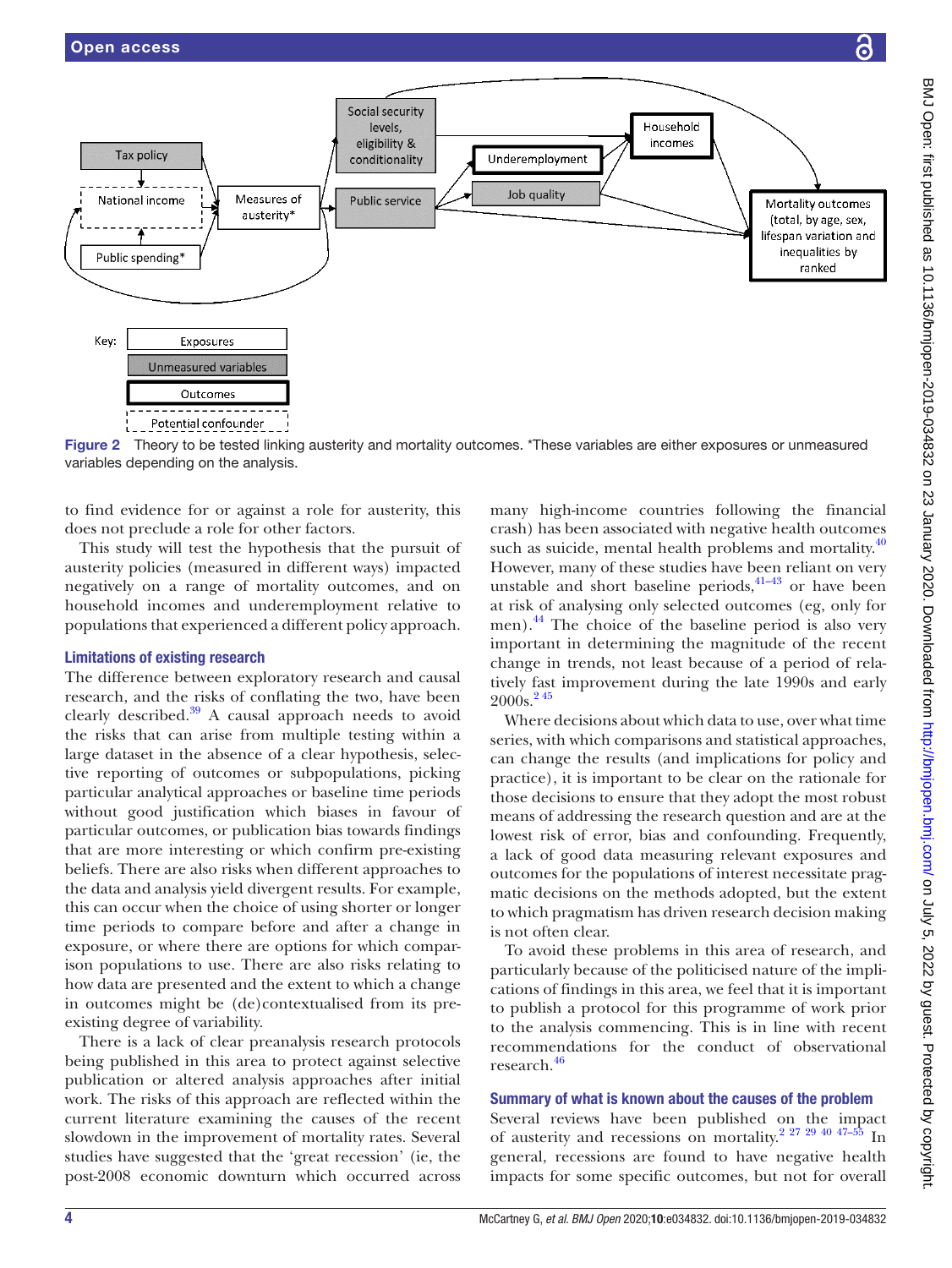<span id="page-4-0"></span>

| Research questions, null and alternative hypotheses<br>Table 2                                                                               |                                                                                                                                                |                                                                                                                                        |
|----------------------------------------------------------------------------------------------------------------------------------------------|------------------------------------------------------------------------------------------------------------------------------------------------|----------------------------------------------------------------------------------------------------------------------------------------|
| <b>Research question</b>                                                                                                                     | <b>Null hypothesis</b>                                                                                                                         | <b>Alternative hypothesis</b>                                                                                                          |
| a. Have higher levels of austerity led to<br>greater negative impacts on life expectancy<br>and mortality rates in high-income<br>countries? | Higher levels of austerity have not led<br>to greater negative impacts on life<br>expectancy and mortality rates in high-<br>income countries. | Higher levels of austerity have led to greater<br>negative impacts on life expectancy and<br>mortality rates in high-income countries. |
| b. Have higher levels of austerity led to<br>increases in absolute and relative health<br>inequalities?                                      | Higher levels of austerity have not led to<br>increases in absolute and relative health<br>inequalities.                                       | Higher levels of austerity have led to<br>increases in absolute and relative health<br>inequalities.                                   |
| c. Have high levels of austerity led to<br>increased underemployment?                                                                        | Higher levels of austerity have not led to<br>increased underemployment.                                                                       | Higher levels of austerity have led to<br>increased underemployment.                                                                   |
| d. Has increased austerity led to lower<br>household incomes?                                                                                | Higher levels of austerity have not led to<br>lower household incomes.                                                                         | Higher levels of austerity have led to lower<br>household incomes.                                                                     |
| e. Does greater underemployment mediate<br>the relationship between austerity and<br>mortality?                                              | Higher underemployment does not<br>mediate the relationship between<br>austerity and mortality.                                                | Higher underemployment mediates the<br>relationship between austerity and mortality.                                                   |
| f. Does lower household income mediate<br>the relationship between austerity and<br>mortality?                                               | Lower household incomes do not mediate Lower household incomes mediate the<br>the relationship between austerity and<br>mortality.             | relationship between austerity and mortality.                                                                                          |

mortality rates; austerity has negative impacts for both specific and overall outcomes. Although there are studies of the impact of historical periods of austerity, particularly in the UK context,  $56-58$  we have identified only four studies specifically considering austerity (rather than recession) in the post-2010 period [\(table](#page-2-0) 1). These do associate greater austerity with relatively high mortality rates, although none use data beyond 2014.

#### Description of the theory that is to be tested

This study will test the relationships laid out in [figure](#page-3-0) 2. Changing national incomes, the key indicator of recession, is both a causal factor in government public spending decisions and a result of government public spending decisions. For example, there has been substantial debate about whether the pursuit of austerity causes prolonged economic recessions.<sup>[59 60](#page-9-7)</sup> However, others have argued that reducing government debt, through austerity, is important to increase economic growth. $61$ Including gross domestic product (GDP) as a means of adjusting for recessionary effects risks overadjustment of the austerity–health relationship because of the potential for austerity to impact on GDP. To minimise this potential overadjustment, the length of economic downturn will not be included as a variable. Instead, only the percentage change between the peak and trough in GDP per capita for the economic downturn which began around 2008 will be used as a means of adjusting for the scale of the initial recessionary effect. Similarly, because there are pathways between the recession measure and underemployment, and between austerity and underemployment, adjustment for unemployment risks confusing the effects of austerity and recession. The approach to how these are to be handled is discussed further below.

The other factors in the theory are more clearly linked in a causal direction in the short to medium run. Public spending (overall, on public service provision generally and

on specific public services, and spending not on debt repayments), social security policy and personal taxation are all relevant policy decisions that form the overall approach that can be described as more or less orientated towards austerity. Most of these factors have both direct and indirect impacts on mortality outcomes, many through the important mediators of unemployment, wages and household incomes, but also through the changes in the provision of particular public services which could be expected to act differentially on particular population subgroups. $25$  The variation in the nature of austerity programmes (eg, those which might increase taxes on richer or poorer groups, or might cut spending on universal or targeted public services, or those which impact on social security payments differentially by age) might be expected to have different impacts on mortality trends overall, and for specific population groups. However, this more detailed work is outwith the scope of this project, particularly because of limitations in the availability of comparable data. We are also focused here on mortality outcomes as an easily measurable outcome, but that is not to downplay the importance of other measures of health. $62$ 

### **METHODS**

#### **Austerity**

This protocol is published in order to fulfil the best practice in observational epidemiological research as detailed in the Strengthening the Reporting of Observational Studies in Epidemiology statement. $63$  The data gathering, analysis, interpretation and write-up for the study will be undertaken between October 2019 and October 2020.

#### Aim

To measure the contribution of austerity policies to the change in life expectancy and mortality rate trends after 2008 across high-income countries.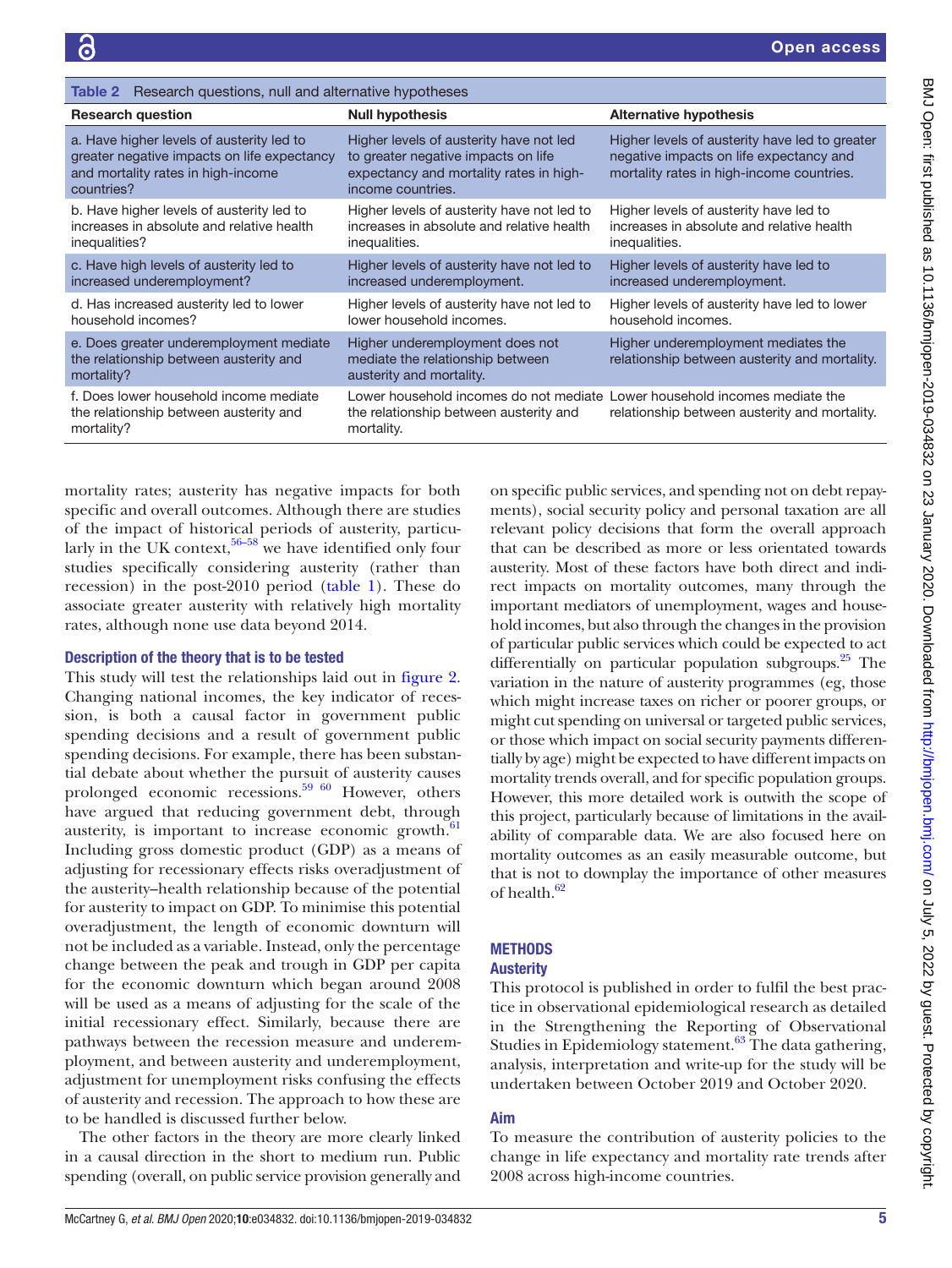<span id="page-5-0"></span>

| Table 3                      | Data definitions and sources                                |                                                                                                                                             |                                                                                                                                                                                                                                                                                        |                                                                                                                                                                                                                                |                                                                  |
|------------------------------|-------------------------------------------------------------|---------------------------------------------------------------------------------------------------------------------------------------------|----------------------------------------------------------------------------------------------------------------------------------------------------------------------------------------------------------------------------------------------------------------------------------------|--------------------------------------------------------------------------------------------------------------------------------------------------------------------------------------------------------------------------------|------------------------------------------------------------------|
| Description                  | Analytical position                                         | Measure                                                                                                                                     | Definition                                                                                                                                                                                                                                                                             | Strengths and weakness                                                                                                                                                                                                         | Source                                                           |
| Austerity                    | (primary analysis<br>Exposure<br>measure)                   | Alesina-Ardagna Fiscal<br>Index (AAFI)                                                                                                      | GDP, unemployment rate, and total government revenues as<br>a share of GDP, then take the cumulative difference from the<br>total current government expenditures as a percentage of<br>Following Toffolutti, <sup>67</sup> we will calculate the AAFI from the<br>start of austerity. | decisions. It applies data from previous years to<br>Accounts for fiscal automatic stabilisers and<br>thereby more accurately represents policy<br>generate a counterfactual scenario.                                         | Monetary Fund<br>nternational<br>(MF)                            |
| Austerity                    | (sensitivity analysis 1)<br>Exposure                        | Real per capita government<br>expenditure                                                                                                   | expenditure in constant US\$) from the previous trend, after<br>The cumulative difference in real per capita government<br>expenditure (general government final consumption<br>the defined start date for austerity.                                                                  | Most intuitive measure of government spending<br>and easily comparable across countries. Does<br>not account for tax changes or automatic<br>stabilisers.                                                                      | World Bank                                                       |
| Austerity                    | (sensitivity analysis 2)<br>Exposure                        | Public social spending                                                                                                                      | security funds), as social insurance and social assistance<br>Social spending with financial flows controlled by general<br>government (different levels of government and social<br>payments.                                                                                         | countries and does not account for tax changes<br>that is likely to impact on health outcomes. May<br>have issues limiting valid comparisons across<br>Most direct measure of government spending<br>or automatic stabilisers. | Organisation for<br>Economic Co-<br>operation and<br>Development |
| Austerity                    | (sensitivity analysis 3)<br>Exposure                        | Cyclically adjusted primary<br>balance                                                                                                      | Cyclically adjusted balance excluding net interest payment<br>(interest expenditure minus interest revenue).                                                                                                                                                                           | Accounts for fiscal automatic stabilisers but not<br>changes in asset prices.                                                                                                                                                  | lΜF                                                              |
| Recession                    | Confounder (only in<br>secondary analysis)                  | GDP per capita                                                                                                                              | Purchasing Power Parity (PPP) in constant US\$) between<br>Percentage change in GDP per capita (measured as<br>2007 and any subsequent trough or last data point.                                                                                                                      | size over time and helps disentangle the impacts<br>Measure accounts for changes in the population<br>of austerity from recession.                                                                                             | <b>World Bank</b>                                                |
| Life expectancy              | (primary outcome<br>Outcome<br>measure)                     | Period life expectancy                                                                                                                      | method <sup>69</sup> derived from Human Mortality Database (HMD)<br>Period life expectancy calculated using the Chiang II<br>data.                                                                                                                                                     | Summary measure of life expectancy in the<br>population.                                                                                                                                                                       | HMD                                                              |
| Mortality                    | (secondary outcome<br>measure 1)<br>Outcome                 | Age and sex-standardised<br>mortality rate                                                                                                  | Mortality data standardised to the 2013 European Standard<br>population.                                                                                                                                                                                                               | Summary measure of mortality in the population<br>which is comparable over time and place.                                                                                                                                     | HMD                                                              |
| Mortality                    | (secondary outcome<br>measure 2)<br>Outcome                 | and for specific age groups<br>Age-standardised mortality<br>rate for men and women<br>$($ < 1, 1–14, 15–29, 30–49,<br>50-69 and 70+ years) | Mortality data standardised within sex and age strata to the<br>2013 European Standard population.                                                                                                                                                                                     | Allows for identification of age-specific effects in<br>the population.                                                                                                                                                        | $rac{1}{2}$                                                      |
| Lifespan variation           | (secondary outcome<br>measure 3)<br>Outcome                 | Lifespan variation                                                                                                                          | Lifespan variation calculated as e, thereby including<br>mortality at all ages. <sup>7071</sup>                                                                                                                                                                                        | Allows for a comparison across countries of a<br>proxy measure of inequality                                                                                                                                                   | HMD                                                              |
| Underemployment              | secondary outcome<br>Outcome and<br>measure 4)<br>mediator  | underemployment rate<br>Time-related                                                                                                        | Measured as the share of employed persons who are willing<br>and available to increase their working time and worked<br>fewer hours than a specified time threshold.                                                                                                                   | being a survey measure with associated response<br>depend individuals claiming benefits. Limited by<br>Measure of labour demand which does not<br>rates.                                                                       | Organization<br>International<br>Labour                          |
| Household<br>incomes         | (secondary outcome<br>Outcome and<br>measure 5)<br>mediator | household spending<br>Approximated using                                                                                                    | Household spending (Households and non-profit institutions<br>serving households final consumption expenditure, PPP<br>(constant 2011 international \$)).                                                                                                                              | approximates for incomes, however, as debt and<br>adjusts for currency differences. Spending only<br>Comparable measure spending power which<br>saving behaviour are unmeasured.                                               | <b>World Bank</b>                                                |
| GDP, gross domestic product. |                                                             |                                                                                                                                             |                                                                                                                                                                                                                                                                                        |                                                                                                                                                                                                                                |                                                                  |

BMJ Open: first published as 10.1136/bmjopen-2019-034832 on 23 January 2020. Downloaded from <http://bmjopen.bmj.com/> on July 5, 2022 by guest. Protected by copyright.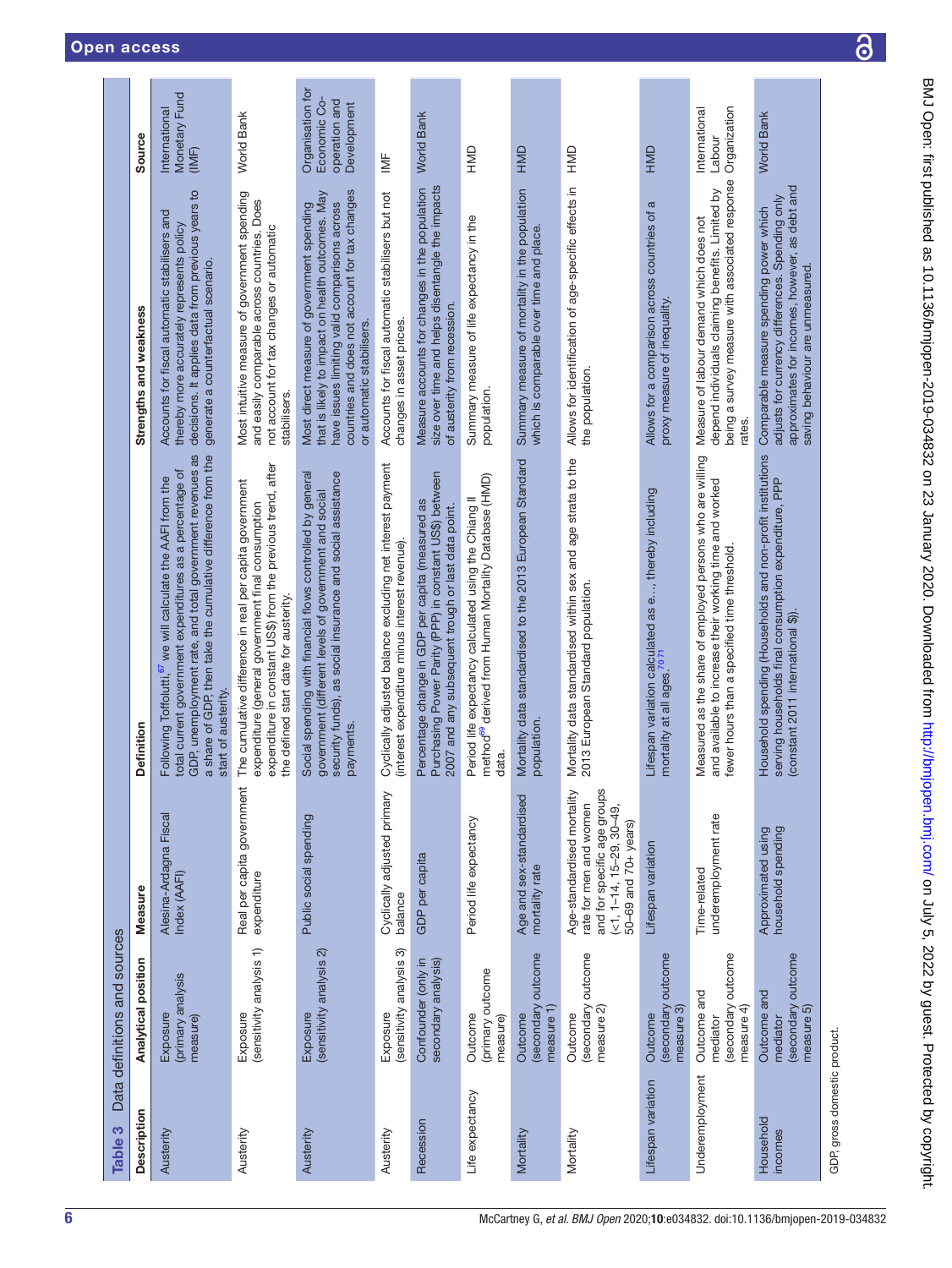## Hypotheses

The research questions, null and alternative hypotheses to be tested in this work are detailed in [table](#page-4-0) 2.

## **Design**

As we cannot manipulate the exposure to austerity, an observational, ecological, 'natural experiment' study design will be adopted. As the exposure in this case across countries is a continuous rather than binary variable a family of regression models using the country as the unit of analysis.[64](#page-9-13) More specifically, a fixed-effects panel model to reduce unmeasured (but relatively stable) confounding due to pre-existing differences between countries (eg, welfare state type) will be used.

## Populations and settings

The sample frame for the study is the total populations of UN-defined high-income countries, with subgroup analyses for men, women and specific age groups (<1year, 1–14 years, 15–29 years, 30–49 years, 50–69 years and 70+ years).

## **Exposures**

The exposures of interest are listed in [table](#page-5-0) 3, detailing the exposure for the primary analysis and the exposures for the sensitivity analyses. Identification of the timing of the start of the austerity period for each country will be undertaken by fitting a segmented regression model in R (using the 'segmented' package) to identify the first turning point after 2007 using a time series from 1987 (to provide a minimum 20-year baseline period) to the latest data point available. This year will then become the point from which the change in exposures and outcomes will be measured. An initial 2-year lag between the exposure and outcome will be used, and will be varied to 0 years (ie, simultaneous change) and to 5years as sensitivity analyses. Those countries for which no turning point in the trend is identified for the period after 2007 will be allocated the median year of austerity starting from those countries in which a change was detected.

For each of the austerity measures and the recession measure, the cumulative difference from the previous trend will be calculated and used as the exposure measure, as indicated in [figure](#page-6-0) 3.



<span id="page-6-0"></span>Figure 3 Measuring the change in exposure after the turning point.

## **Outcomes**

Each of the outcome measures detailed in [table](#page-5-0) 3 will be calculated from a start point 2years after the year in which a change in exposure occurs (see the analytical approach below for the identification of that year) until the latest available year. All of the outcome data will be calculated as the mean annual change from the previous trends, to ensure comparability across countries which have differing availability of data after the start of the exposure period and to take into account the potential for differing rates of improvement prior to the recent period. The percentage and absolute mean annual change in the outcomes will be calculated.

As means of approximating the mediation of any effects of underemployment and incomes the models will be adjusted for both variables. Finally, the models will be adjusted for real GDP per capita to ascertain the impact of austerity after accounting for the economic downturn, although this will be interpreted cautiously, as austerity may have negative impacts on GDP and thereby represent reverse causality in the relationship.

## Patient and public involvement

Due to the secondary use of data and the absence of patient risks, no patients or members of the public were involved in the study.

## Analytical approach

As the data are observational and reflect a 'natural experiment' with continuous exposure and outcome variables, a family of fixed-effects regression models will be used to estimate the relationship between the exposures and outcomes.

The first step of the analysis will be a simple descriptive characterisation of the trends in austerity, recession and outcome measures across nations. This will involve simple graphing of the trends over time and comparisons of these trends in exposures across countries to highlight those countries that experienced more or less austerity, the timing of such policies, and the length of the exposure; the extent and timing of recession across countries and trends in the outcome measures.

Before regression models are fitted, scatterplots of each of the exposures and outcome measures will be plotted to check for spurious or non-linear associations. Any change in the trends after 2007 in the exposure measures will then be identified by fitting a segmented regression model, and this will provide the start year for the austerity period. The full list of regression models to be run, including the sensitivity analyses, are shown in [table](#page-7-0) 4. Poisson or negative binomial models will be fitted as appropriate. We will additionally explore whether or not it is possible to test for interactions between the exposure variables.

## Ethics and dissemination

All of the data used for this study are publicly available, aggregated datasets with no individuals identifiable. There is therefore no requirement for ethical committee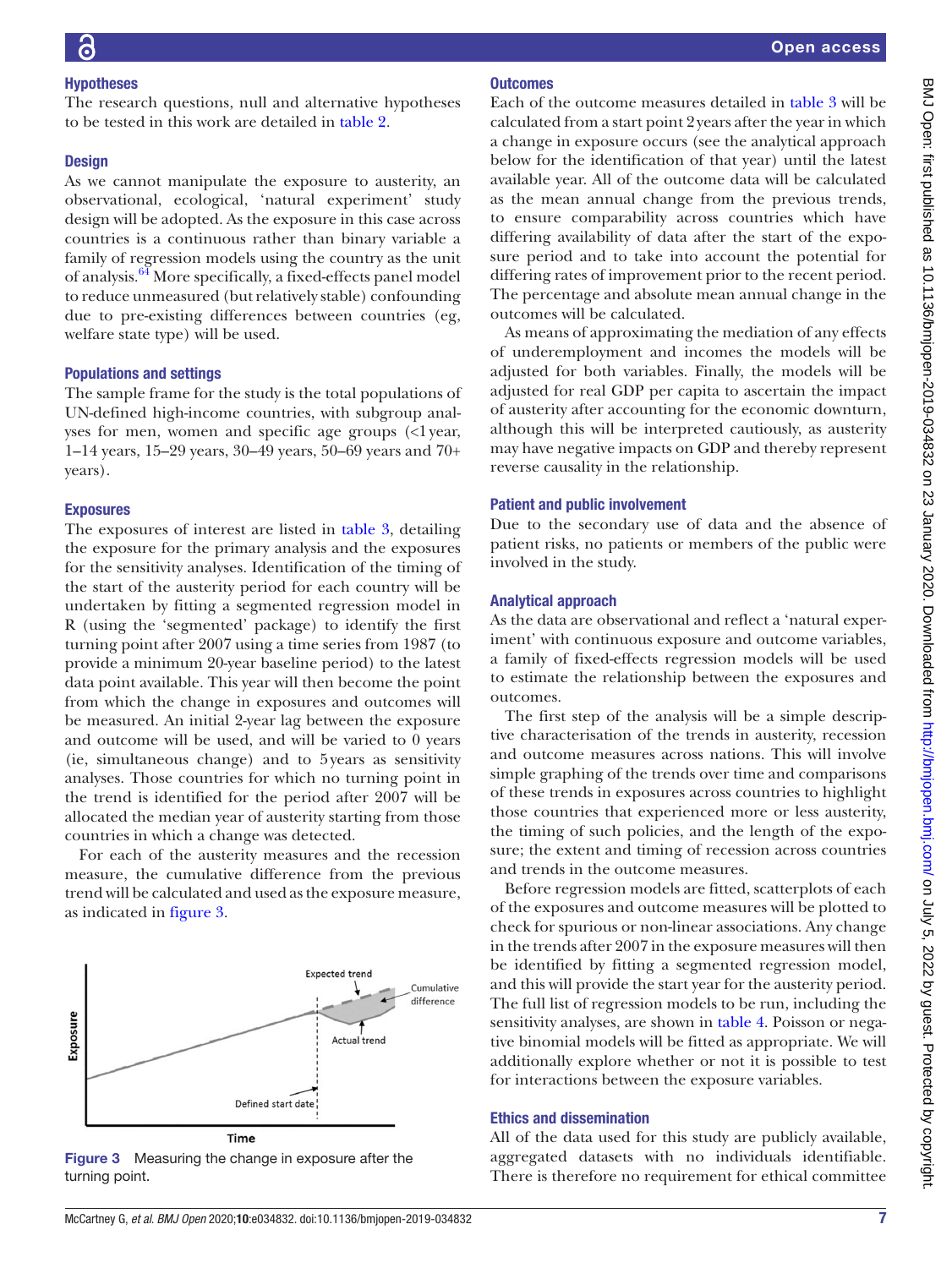<span id="page-7-0"></span>

| <b>Model</b>   | <b>Exposure</b>                              | Outcome*              | Adjustment(s)         | Interpretation                                                                                                       |
|----------------|----------------------------------------------|-----------------------|-----------------------|----------------------------------------------------------------------------------------------------------------------|
| 1              | <b>AAFI</b>                                  | Life expectancy       | <b>Nil</b>            | Primary evaluation of austerity<br>hypothesis.                                                                       |
| $\overline{2}$ | Real per capita<br>government<br>expenditure | Life expectancy       | Nil                   | Sensitivity analysis 1 using alternative<br>austerity measure.                                                       |
| 3              | Public social<br>spending                    | Life expectancy       | Nil                   | Sensitivity analysis 2 using alternative<br>austerity measure.                                                       |
| 4              | Cyclically adjusted<br>primary balance       | Life expectancy       | Nil                   | Sensitivity analysis 3 using alternative<br>austerity measure.                                                       |
| $5 - 8$        | As per models 1-4                            | Mortality rates       | Nil                   | Evaluation of austerity hypotheses across<br>primary and alternative measures using<br>mortality rate outcome.       |
| $9 - 12$       | As per models 1-4                            | Underemployment       | Nil                   | Impact of austerity on underemployment.                                                                              |
| $13 - 16$      | As per models 1-4                            | Mean household income | Nil                   | Impact of austerity on mean household<br>income.                                                                     |
| $17 - 20$      | As per models 1-4                            | Life expectancy       | GDP per capita        | Impact of austerity after accounting for<br>recession, but noting the potential for<br>austerity to cause recession. |
| $21 - 24$      | As per models 1-4                            | Life expectancy       | Underemployment       | Estimate of the mediating role of<br>underemployment.                                                                |
| $25 - 28$      | As per models 1-4                            | Life expectancy       | Mean household income | Estimate of the mediating role of<br>household incomes.                                                              |
| $29 - 32$      | As per models 1-4                            | Life expectancy       | Nil                   | Sensitivity analyses changing lag time to<br>0 years.                                                                |
| $33 - 36$      | As per models 1-4                            | Life expectancy       | Nil                   | Sensitivity analyses changing lag time to<br>5 years.                                                                |
| $37 - 40$      | As per models 1-4                            | Life expectancy       | Nil                   | Sensitivity analyses limiting the impacts<br>to 2 years after the austerity measure<br>returns to baseline.          |

AAFI, Alesina-Ardagna Fiscal Index; GDP, gross domestic product.

approval for the study. The study will be lodged within the NHS Health Scotland research governance system (which, over the course of the study will be amalgamated into the Public Health Scotland research governance system as part of an organisational change).

All results of the study will be published. Our approach to this will be to share our preliminary results and interpretation with the mortality special interest group administered by the Scottish Public Health Network and sponsored by the Directors of Public Health in Scotland for comment; and then our final paper with colleagues across the other UK public health agencies for information. We will then upload the paper to a prepublication website and submit the paper to a journal for peer review and publication. If no peer review journal is identified that is willing to publish the paper, a final version will be published on [www.scotpho.org.uk.](www.scotpho.org.uk) The study is due to start in December 2019 and be completed by December 2020 with a paper submitted for publication by this date.

There will not be any new datasets created as part of this work for deposition or curation.

Beyond this analysis, we intend to pursue several other related research questions and approaches, acknowledging the importance of triangulating insights from different methods, especially where those methods do not share the same biases.<sup>[65](#page-9-14)</sup> This includes analysis of the impact of austerity within the UK using smaller populations as the unit of analysis, and further analyses at inter-national level using alternative methods.<sup>[64](#page-9-13)</sup>

### Author affiliations

<sup>1</sup>Public Health Observatory, NHS Health Scotland, Glasgow, Scotland, UK <sup>2</sup>Public Health, NHS Greater Glasgow and Clyde, Glasgow, Scotland, UK 3 Information Services Division, NHS National Services Scotland, Edinburgh, Scotland, UK 4 Public Health Wales, Cardiff, UK 5 Adam Smith Business School, University of Glasgow, Glasgow, UK

<sup>6</sup>CSO/MRC Social and Public Health Sciences Unit, University of Glasgow, Glasgow, Scotland, UK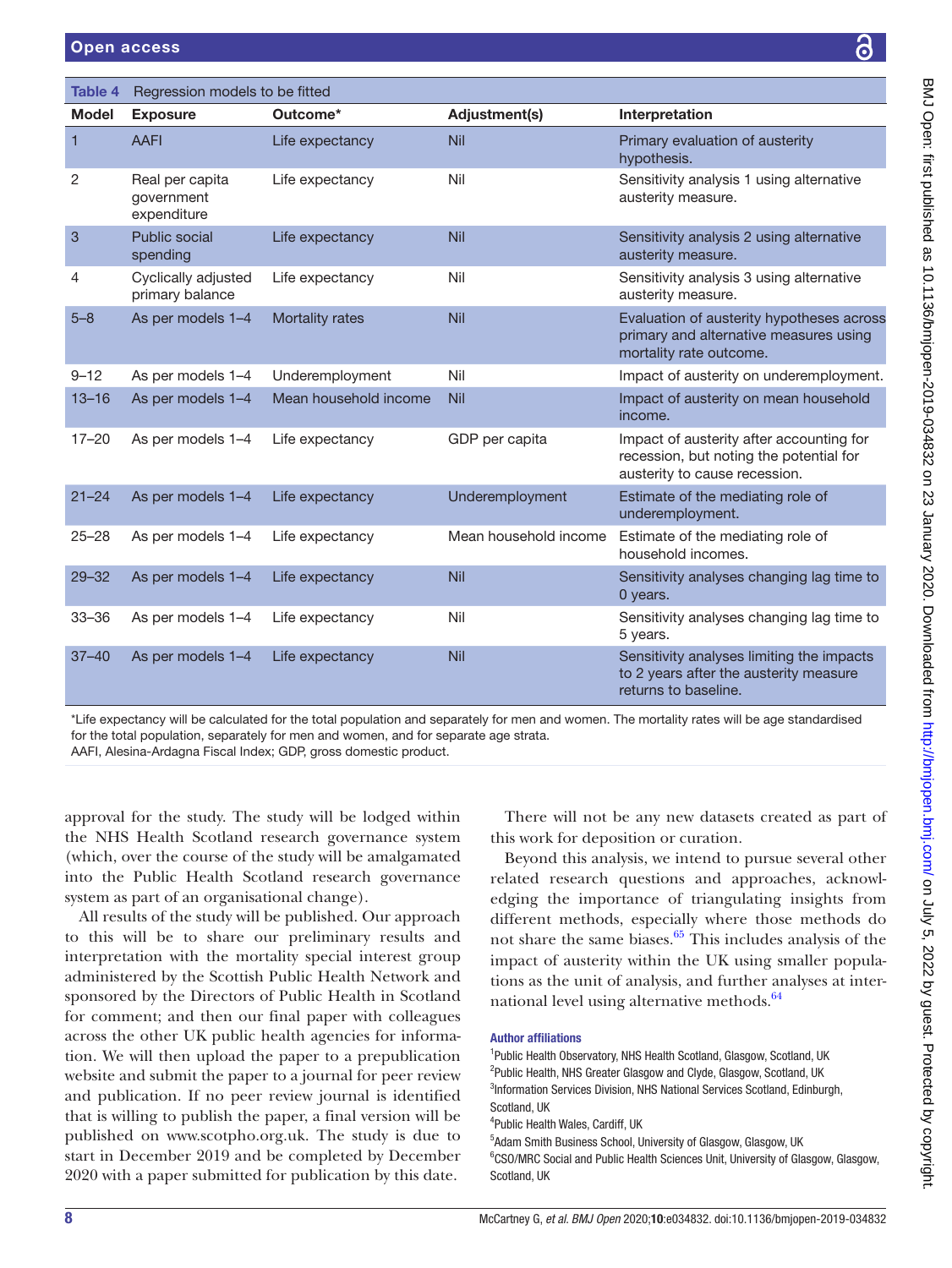Twitter Gerry McCartney [@gerrymccartney1,](https://twitter.com/gerrymccartney1) Lynda Fenton [@FentonLynda](https://twitter.com/FentonLynda) and Jon Minton [@JonMinton](https://twitter.com/JonMinton)

Contributors The planning of this work was undertaken by GM, LF, CF, KL and CH. The manuscript was drafted by GM and received important critical comments from LF, JM, CF, MT, KL, CH, AC, FP and RM. Statistical advice was received from JM and FP. Assistance with the background literature searches was received from LF, JM, MT and RM. The final draft was approved by all authors. The conduct and reporting of the research has not yet been undertaken as this is a protocol.

Funding The authors are salaried within NHS or the University of Glasgow. This work also forms part of a course of PhD study for GM which was part-funded by NHS Health Scotland.

#### Competing interests None declared.

Patient consent for publication Not required.

Ethics approval All of the data used for this study are publicly available, aggregated datasets with no individuals identifiable. There is therefore no requirement for ethical committee approval for the study.

Provenance and peer review Not commissioned; externally peer reviewed.

Open access This is an open access article distributed in accordance with the Creative Commons Attribution Non Commercial (CC BY-NC 4.0) license, which permits others to distribute, remix, adapt, build upon this work non-commercially, and license their derivative works on different terms, provided the original work is properly cited, appropriate credit is given, any changes made indicated, and the use is non-commercial. See: <http://creativecommons.org/licenses/by-nc/4.0/>.

#### ORCID iD

Gerry McCartney<http://orcid.org/0000-0001-6341-3521>

#### **REFERENCES**

- <span id="page-8-0"></span>1 Heggebø K, Tøge AG, Dahl E, *et al*. Socioeconomic inequalities in health during the great recession: a scoping review of the research literature. *Scand J Public Health* 2018;1403494818801637.
- <span id="page-8-11"></span>2 Taulbut M, Agbato D, McCartney G. Working and hurting? monitoring the health and health inequalities impacts of the economic downturn and changes to the social security system 2018.
- <span id="page-8-3"></span>3 ONS. *Changing trends in mortality: an international comparison: 2000 to 2016. Analysis of period life expectancies and mortality in selected countries globally from 2000 to 2016*, 2018.
- 4 ONS. *Changing trends in mortality: a cross-UK comparison, 1981 to 2016. Analysis of age-specific and age-standardised mortality rates for the UK, England, Wales, Scotland and Northern Ireland from 1981 to 2016*, 2018.
- 5 JY H. Mortality under age 50 accounts for much of the fact that us life expectancy lags that of other high-income countries. *Health Aff* 2013;32:459–67.
- <span id="page-8-1"></span>6 Fenton L, Minton J, Ramsay J, *et al*. *Recent adverse mortality trends in Scotland: comparison with other high-income countries. to be confirmed*, 2019.
- <span id="page-8-7"></span>7 PHE. *A review of recent trends in mortality in England*, 2018.
- <span id="page-8-2"></span>8 Leão T, Campos-Matos I, Bambra C, *et al*. Welfare states, the great recession and health: trends in educational inequalities in self-reported health in 26 European countries. *[PLoS One](http://dx.doi.org/10.1371/journal.pone.0193165)* 2018;13:e0193165.
- 9 Fenton L, Wyper GMA, McCartney G, *et al*. Socioeconomic inequality in recent adverse mortality trends in Scotland. *Journal of Epidemiology and Community Health* 2019;0:1–4.
- <span id="page-8-4"></span>10 Woolf SH, Chapman DA, Buchanich JM, *et al*. Changes in midlife death rates across racial and ethnic groups in the United States: systematic analysis of vital statistics. *[BMJ](http://dx.doi.org/10.1136/bmj.k3096)* 2018;362:k3096.
- <span id="page-8-5"></span>11 Blyth M. *Austerity: the history of a dangerous idea*. Oxford University Press: Oxford, 2013.
- <span id="page-8-6"></span>12 Fenton L. Mortality trends workshop 13th November 2018 – short report, 2018. Available: [https://www.scotpho.org.uk/publications/](https://www.scotpho.org.uk/publications/reports-and-papers/mortality-trends-workshop-13th-november-2018-short-report-and-presentations/) [reports-and-papers/mortality-trends-workshop-13th-november-](https://www.scotpho.org.uk/publications/reports-and-papers/mortality-trends-workshop-13th-november-2018-short-report-and-presentations/)[2018-short-report-and-presentations/](https://www.scotpho.org.uk/publications/reports-and-papers/mortality-trends-workshop-13th-november-2018-short-report-and-presentations/) [Accessed 14th January, 2019].
- <span id="page-8-8"></span>13 Luy M, Di Giulio P, Di Lego V, *et al*. Life expectancy: frequently used, but hardly understood. *[Gerontology](http://dx.doi.org/10.1159/000500955)* 2019:1–10.
- 14 Minton J, Shaw R, Green MA, *et al*. Visualising and quantifying 'excess deaths' in Scotland compared with the rest of the UK and the rest of Western Europe. *[J Epidemiol Community Health](http://dx.doi.org/10.1136/jech-2016-207379)* 2017;71:461–7.
- 15 Minton J, Vanderbloemen L, Dorling D. Visualizing Europe's demographic scars with coplots and contour plots. *[Int J Epidemiol](http://dx.doi.org/10.1093/ije/dyt115)* 2013;42:1164–76.
- <span id="page-8-9"></span>16 Sun Y-Q, Burgess S, Staley JR, *et al*. Body mass index and all cause mortality in Hunt and UK Biobank studies: linear and non-linear Mendelian randomisation analyses. *[BMJ](http://dx.doi.org/10.1136/bmj.l1042)* 2019;894:l1042.
- <span id="page-8-10"></span>17 Dorling D. Dying quietly: English suburbs and the stiff upper lip. *The Political Quarterly* 2018.
- 18 Katikireddi SV, Molaodi OR, Gibson M, *et al*. Effects of restrictions to income support on health of lone mothers in the UK: a natural experiment study. *[Lancet Public Health](http://dx.doi.org/10.1016/S2468-2667(18)30109-9)* 2018;3:e333–40.
- <span id="page-8-12"></span>19 Wren-Lewis S, Wren-Lewis S. *A general theory of austerity, Bsg working paper series, University of Oxford. 2016; BSG-WP-2016/014*, 2016.
- 20 McKenna C, Law C, Pearce A. Increased household financial strain, the great recession and child health—findings from the UK millennium cohort study. *[BMJ Open](http://dx.doi.org/10.1136/bmjopen-2016-015559)* 2017;7:e015559.
- 21 Wolf S, Morrissey T, Instability E. Economic instability, food insecurity, and child health in the wake of the great recession. *[Social](http://dx.doi.org/10.1086/694111)  [Service Review](http://dx.doi.org/10.1086/694111)* 2017;91:534–70.
- <span id="page-8-24"></span>22 Hiam L, Dorling D, McKee M. The cuts and poor health: when and how can we say that one thing causes another? *[J R Soc Med](http://dx.doi.org/10.1177/0141076818779237)* 2018;111:199–202.
- <span id="page-8-13"></span>23 Anderson B, Minneman E. The abuse and misuse of the term "Austerity" Implications for OECD countries. *[OECD Journal on](http://dx.doi.org/10.1787/budget-14-5jxrmdxc6sq1)  [Budgeting](http://dx.doi.org/10.1787/budget-14-5jxrmdxc6sq1)* 2014;14:109–22.
- <span id="page-8-14"></span>24 Alesina A, Perotti R. *Fiscal adjustments in OECD countries: composition and macroeconomic effects*. 5730, 1997.
- <span id="page-8-15"></span>25 Konzelmann SJ. The political economics of austerity. *[Cambridge J](http://dx.doi.org/10.1093/cje/bet076)  [Econ](http://dx.doi.org/10.1093/cje/bet076)* 2014;38:701–41.
- <span id="page-8-16"></span>26 De Agostini PD, Paulus A, Tasseva I. *The effect of changes in taxbenefit policies on the income distribution in 2008-2015. 2016; 6/16*.
- <span id="page-8-17"></span>27 Tapia Granados J. Macroeconomic Effects on Mortality: Issues, Controversies, and Directions for Research. In: Scott R, Buchmann M, Kosslyn S, eds. *Emerging trends in the social and behavioral sciences*. John Wiley, 2017.
- 28 Floud R, Fogel RW, Harris B, *et al*. *Health, mortality and the standard of living in Europe and North America since 1700*. Cheltenham: Edward Elgar publishing, 2014.
- <span id="page-8-20"></span>29 McCartney G, Hearty W, Arnot J, *et al*. Impact of political economy on population health: a systematic review of reviews. *[Am J Public](http://dx.doi.org/10.2105/AJPH.2019.305001)  [Health](http://dx.doi.org/10.2105/AJPH.2019.305001)* 2019;109:e1–12.
- <span id="page-8-18"></span>30 Kawachi I, Adler NE, Dow WH. Money, schooling, and health: mechanisms and causal evidence. *[Ann N Y Acad Sci](http://dx.doi.org/10.1111/j.1749-6632.2009.05340.x)* 2010;1186:56–68.
- 31 McCartney G, Bouttell J, Craig N, *et al*. Explaining trends in alcoholrelated harms in Scotland, 1991–2011 (I): the role of incomes, effects of socio-economic and political adversity and demographic change. *[Public Health](http://dx.doi.org/10.1016/j.puhe.2015.12.013)* 2016;132:13–23.
- <span id="page-8-19"></span>32 Roelfs DJ, Shor E, Davidson KW, *et al*. Losing life and livelihood: a systematic review and meta-analysis of unemployment and all-cause mortality. *[Soc Sci Med](http://dx.doi.org/10.1016/j.socscimed.2011.01.005)* 2011;72:840–54.
- <span id="page-8-23"></span>33 Loopstra R, McKee M, Katikireddi SV, *et al*. Austerity and oldage mortality in England: a longitudinal cross-local area analysis, 2007–2013. *[J R Soc Med](http://dx.doi.org/10.1177/0141076816632215)* 2016;109:109–16.
- <span id="page-8-21"></span>34 Local government funding: moving the conversation on 2018. 35 Smith NA, Phillips D, Simpson P, *et al*. A time of revolution? British
- <span id="page-8-22"></span>local government finance in the 2010s 2016.
- 36 Loopstra R, Reeves A, Barr B, *et al*. The impact of economic downturns and budget cuts on homelessness claim rates across 323 local authorities in England, 2004–12. *[J Public Health](http://dx.doi.org/10.1093/pubmed/fdv126)* 2016;38:417–25.
- 37 Watkins J, Wulaningsih W, Da Zhou C, *et al*. Effects of health and social care spending constraints on mortality in England: a time trend analysis. *[BMJ Open](http://dx.doi.org/10.1136/bmjopen-2017-017722)* 2017;7:e017722.
- <span id="page-8-25"></span>38 Pearce N. Epidemiology in a changing world: variation, causation and ubiquitous risk factors. *[Int J Epidemiol](http://dx.doi.org/10.1093/ije/dyq257)* 2011;40:503–12.
- <span id="page-8-26"></span>39 AMS. *Reproducibility and reliability of biomedical research: improving research practice symposium report*, 2015.
- <span id="page-8-27"></span>40 Parmar D, Stavropoulou C, Ioannidis JPA. Health outcomes during the 2008 financial crisis in Europe: systematic literature review. *[BMJ](http://dx.doi.org/10.1136/bmj.i4588)* 2016;354:i4588.
- <span id="page-8-28"></span>41 Katikireddi SV, Niedzwiedz CL, Popham F. Trends in population mental health before and after the 2008 recession: a repeat crosssectional analysis of the 1991–2010 health surveys of England. *[BMJ](http://dx.doi.org/10.1136/bmjopen-2012-001790)  [Open](http://dx.doi.org/10.1136/bmjopen-2012-001790)* 2012;2:e001790.
- 42 Barr B, Taylor-Robinson D, Scott-Samuel A, *et al*. Suicides associated with the 2008-10 economic recession in England: time trend analysis. *[BMJ](http://dx.doi.org/10.1136/bmj.e5142)* 2012;345:e5142.
- 43 Stuckler D, Basu S, Suhrcke M, *et al*. Effects of the 2008 recession on health: a first look at European data. *[Lancet](http://dx.doi.org/10.1016/S0140-6736(11)61079-9)* 2011;378:124–5.